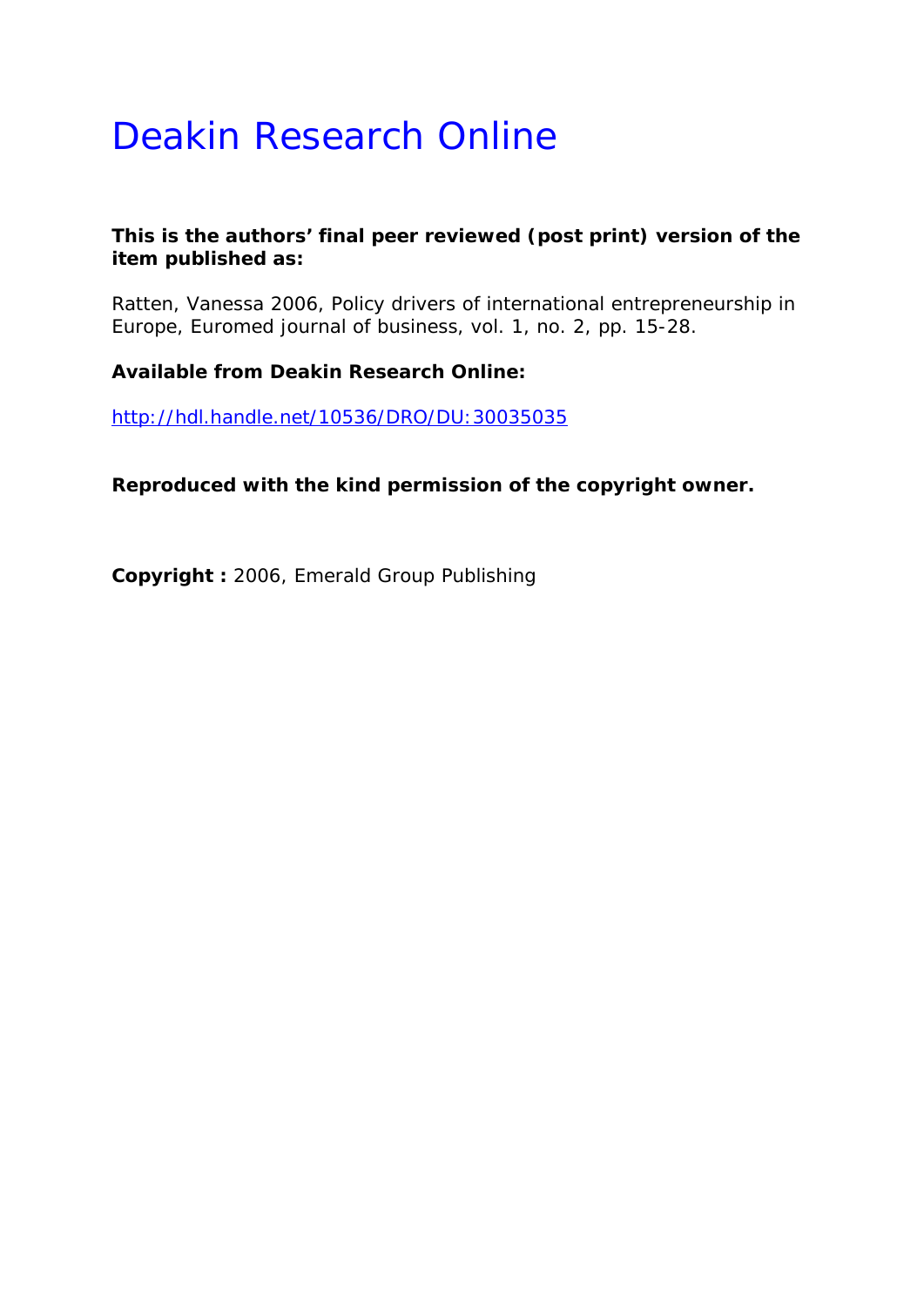## **POLICY DRIVERS OF INTERNATIONAL ENTRE- PRENEURSHIP IN EUROPE**

#### Vanessa Ratten

School of Management, Queensland University of Technology, Australia

## **Keywords** Europe; international entrepreneurship; policy

**Abstract :** The diversity of countries and cultures in Europe necessitates an international outlook for most businesses. This paper examines the internationalisation of business in Europe through a literature review on international entrepreneurship theory. The role of the individual business owner and of business and interorganisational activity in facilitating the internationalisation of businesses in Europe is discussed by utilising the theoretical framework of international entrepreneurship and by putting forward three main propositions. The main aim and intent of this paper is to understand how the policies of individual governments and institutions such as the European Union help businesses in Europe to internationalise, with particular emphasis on businesses in the Baltic region. The paper discusses policy implications and suggestions for future research, which highlight the importance for firms in Europe of focussing on international markets.

#### **Introduction and Background to Research**

International entrepreneurship is a contextualised activity that occurs across national borders (Fletcher, 2004). The main difference between international business and international entrepreneurship theory is that international entrepreneurship theory examines a number of differing perspectives such as the individuals involved, the type of business and government action, whilst international business theory is typically more interested in the firm only. This paper investigates how international entrepreneurship in Europe differs from entrepreneureship in other parts of the world. National and institutional environments are important in understanding international entre- preneurship (Zahra, Korri and Yu, 2005). Organisations such as the European Union are becoming drivers of their geographic region's international success (O'Gorman and Kautonen, 2004). The business environment existing in Europe has become more competitive as trade barriers have decreased (Dana, Bajramovic and Wright, 2005). In the past, much of the business in Europe was done at the local or regional level but now, because of the increased importance of international trade, business is conducted more at the international level (Dana, Etemad and Wright, 1999b).

Geursen and Dana (2001, p. 332) state that "classic entrepreneurship contends that there are individuals who perceive opportunities in a different international environment by virtue of seeing new combinations". International entrepreneurship theory links classic entrepreneurship theory to international business and is utilised in this paper to understand the international business environment in Europe. International entrepreneurship is defined by McDougall and Oviatt (2000, p. 903) as "a combination of innovative, proactive and riskseeking behaviour that crosses national borders and is intended to create value in organisations".

Europe plays a significant role in the world economy (Fayolle, Kyro and Ulijn, 2005). In this paper it is argued that European international entrepreneurship differs due to the diversity of countries within Europe and the institutional impact of the European Union. International entrepreneurship is thriving because activities and cultures are no longer constrained by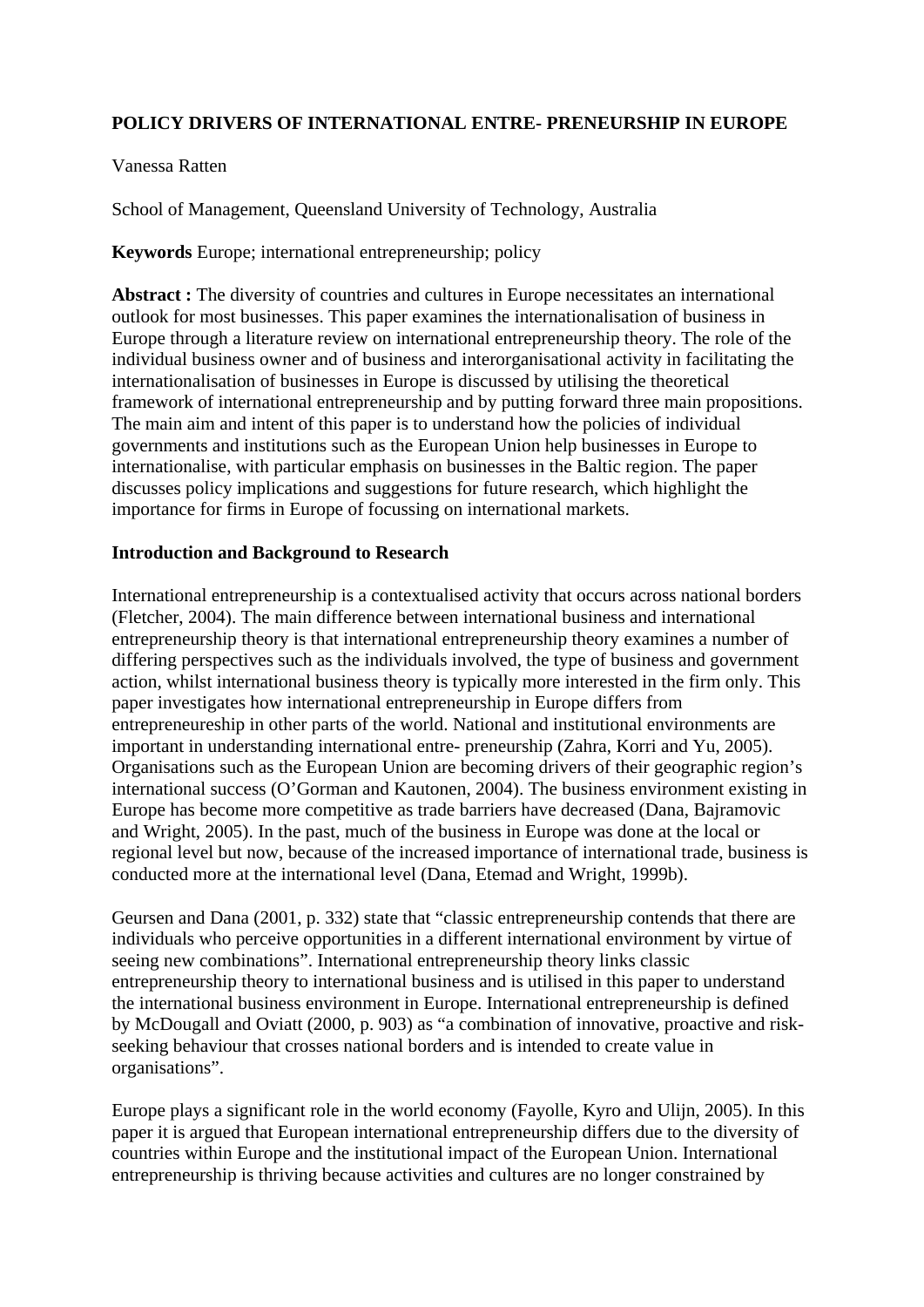national considerations but form part of a global network (Geursen and Dana, 2001). Europe includes a number of countries with diverse cultures, political structures and size (Dana, 2005).

The current political and economic situation in Europe can be characterised by two major trends (Dana et al., 2005). The first trend is the reduction in importance of the nation state. The member states of the European Union are increasingly governed by shared institutions, such as the European Commission. European countries are also becoming more aligned with regional trading blocs and are trading internationally on the basis of these affiliations. The second trend is the decreased importance of the firm as the principal means of conducting business. Increasingly firms are utilising interorganisational collaborations such as alliances, clusters and networks to engage in business activity. Many firms undertake one step of the production process of a product or service, whilst handing over the next part to another firm. For example, one firm may produce cotton, which is then sold to another firm to design clothing that is later passed on to other firms for marketing and selling.

The structure of this paper is as follows: It begins with an examination of the literature on international entrepreneurship and its importance to business. Next, the role of international entrepreneurship is examined through the specific country context of Europe with an emphasis on policy. The way that different countries in Europe encourage international entrepreneurship is then discussed. Finally, the paper examines suggestions for future research and implications of international entrepreneurship for public policy makers both in Europe and throughout the world.

## **Literature Review**

The traditional view of internationalisation (also referred to as the Uppsala school) assumes that a firm undergoes a gradual process in order to become international (Bilkey and Tesar, 1977). The Uppsala school views the internationalisation of a firm as a stage process in which it incrementally enters international markets (Johanson and Wiedersheim, 1975). Other researchers in the 1970s and 1980s took a similar approach to the Uppsala school (e.g. Bartlett and Ghoshal, 1989; Cavusgil, 1980, 1984; Johanson and Vahlne, 1977; Newbould, Buckley and Thurwell, 1978). However, more recently Leonidou, Barnes and Talias (2006, p. 576) state that "traditional exporting research indicates that this developmental export pattern is largely associated with the limited information that the firm has on international markets".

The stages approach has been criticised as being too simplistic as it assumes that every firm undergoes the same stages in the process of internationalisation. Also, exporters suffer from information handicaps that affect their international market performance (Leonidou and Theodosiou, 2004). Firms can have different levels of international experience and resource capabilities which affect the speed at which they internationalise. Markets are now more international in nature as they have globalised rapidly (Levitt, 1983). Competition is also more intense and global in nature which means that for many firms it is not economically viable for them to stay within their domestic market (Ohmae, 1990).

Melin (1992) criticises the stages model for placing too much importance on psychic distance which is a measurement of how close two or more countries are in terms of cultural similarities. Chetty and Campbell-Hunt (2003) indicate that the stages model is too rigid as it does not recognise that firms internationalise at different rates. Luostarinen and Welch (1997) suggest that licensing and franchising are important mechanisms of a firm's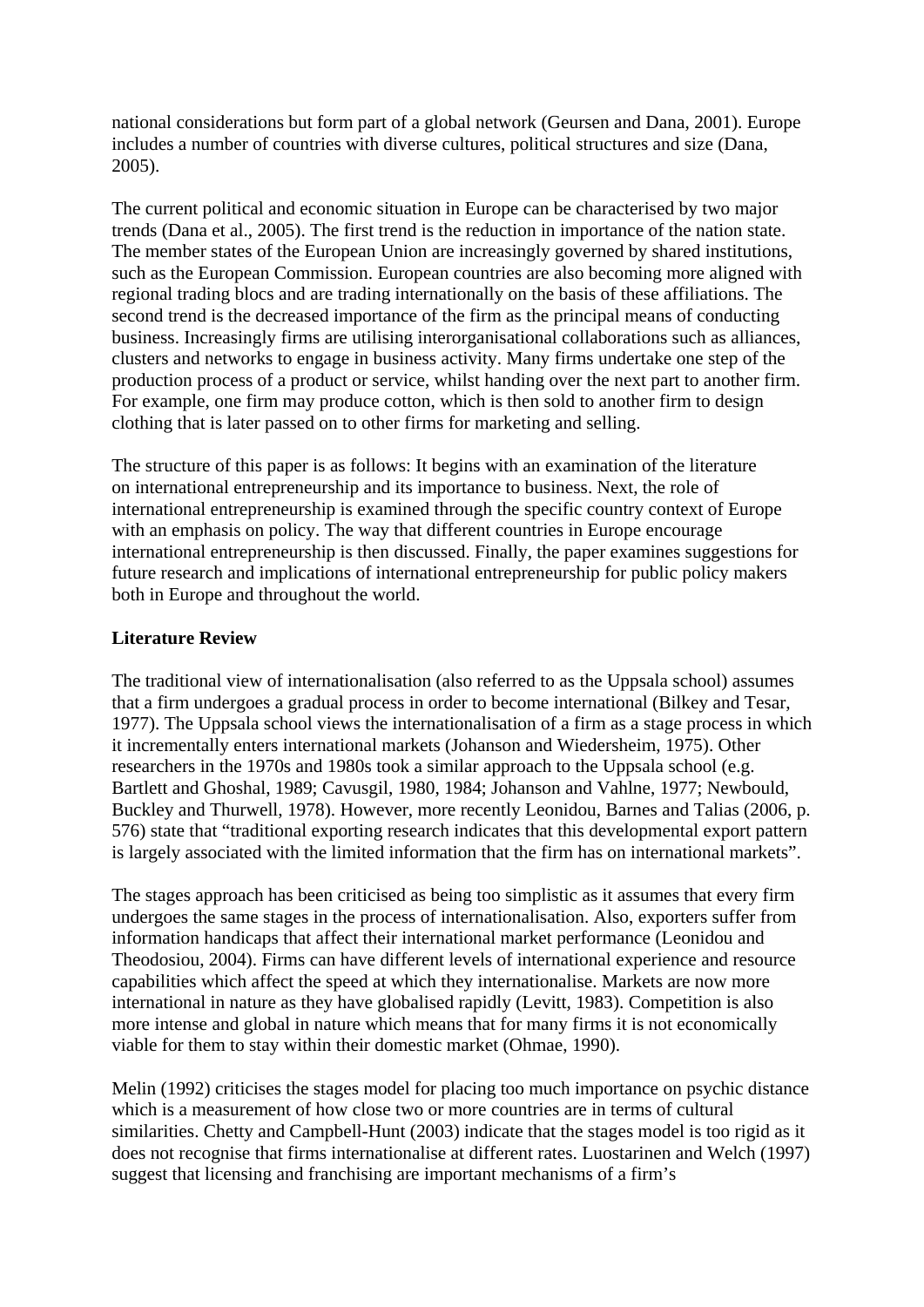internationalisation process. Franchising has provided a means for firms to internationalise at low cost (Stanworth et al., 2004). In Europe, there are an estimated 250,000 franchising units (Miettinen, forthcoming, 2007).

Many firms in recent years have become 'born globals' or 'international new ventures' (Oviatt and McDougall, 1999). There are many reasons why firms become international very quickly. The technological revolution has changed the way business is conducted and firms can now communicate more cheaply through the internet and mobile phones. The high startup costs involved in developing and marketing a product makes it more cost effective for firms to become international. Other reasons include small domestic markets and shorter product life cycles (Knight and Cavusgil, 1996). Thus, the stages approach is no longer appropriate for a theory of internationalisation which applies to all firms. The stages approach has also focused on large multinational companies and neglects small firms (Dana et al., 1999a). Small firms internationalise differently and comprise a large percentage of total firms throughout the world (Dana et al., 1999b).

Newer theories of internationalisation such as the born global approach take into account the importance of time as a strategic weapon (Stalk, 1988). In the rapidly changing business environment, time is crucial to a firm's survival (Stalk and Hout, 1990). Numerous studies have found that the stages approach does not apply to all firms, industries and country settings. For example, Jones (1999) found that initial internationalisation activity in small firms involves importing and not exporting as proposed by the stages approach. Coviello and Martin (1999) point out that many high- tech firms usually do not have a stages approach to internationalisation. Coviello and Jones (2004) also highlight that timing is a critical feature of internationalisation and in entrepreneurial behaviour.

In the European context, the stages approach to internationalisation does not always apply. Whilst in the past the internationalisation activities of many firms were regarded as optional, they are now regarded as a prerequisite for competition in the global marketplace. Some European countries, for example the Netherlands, Spain and the United Kingdom, have historically had long international associations due to the expansionist policies of their governments. Other countries in Europe have had a history of insularity with respect to international trade, and these include the former communist countries of Estonia, Latvia and Lithuania. Today, however, as a result of the increased strength of the European Union, and a changing attitude to internationalisation by many governments in Europe, international trade is increasingly important.

#### **International Entrepreneurship in Europe**

The stages approach suggests that firms start exporting indirectly to geographically close markets and then move into direct exporting and more intensive international entry modes such as FDI (Luostarinen and Welch, 1997). Foreign Direct investment (FDI) from Nordic countries to new EU members is crucial to the rate of internationalisation (Elenurm, forthcoming, 2007). The geographic location of some countries in Europe has meant that they have been more inclined toward international trade. For example, in the Netherlands, the port of Rotterdam and Amsterdam's Schiphol airport are amongst the world's largest trade hubs (Masurel, van Hemert and de Groot, forthcoming, 2007). In a study of Baltic clothing exporters, Smallbone and Venesaar (1998) found that Baltic countries had a higher level of foreign subcontracting. Table 1 (p. 19) indicates countries in the Baltic region of Europe with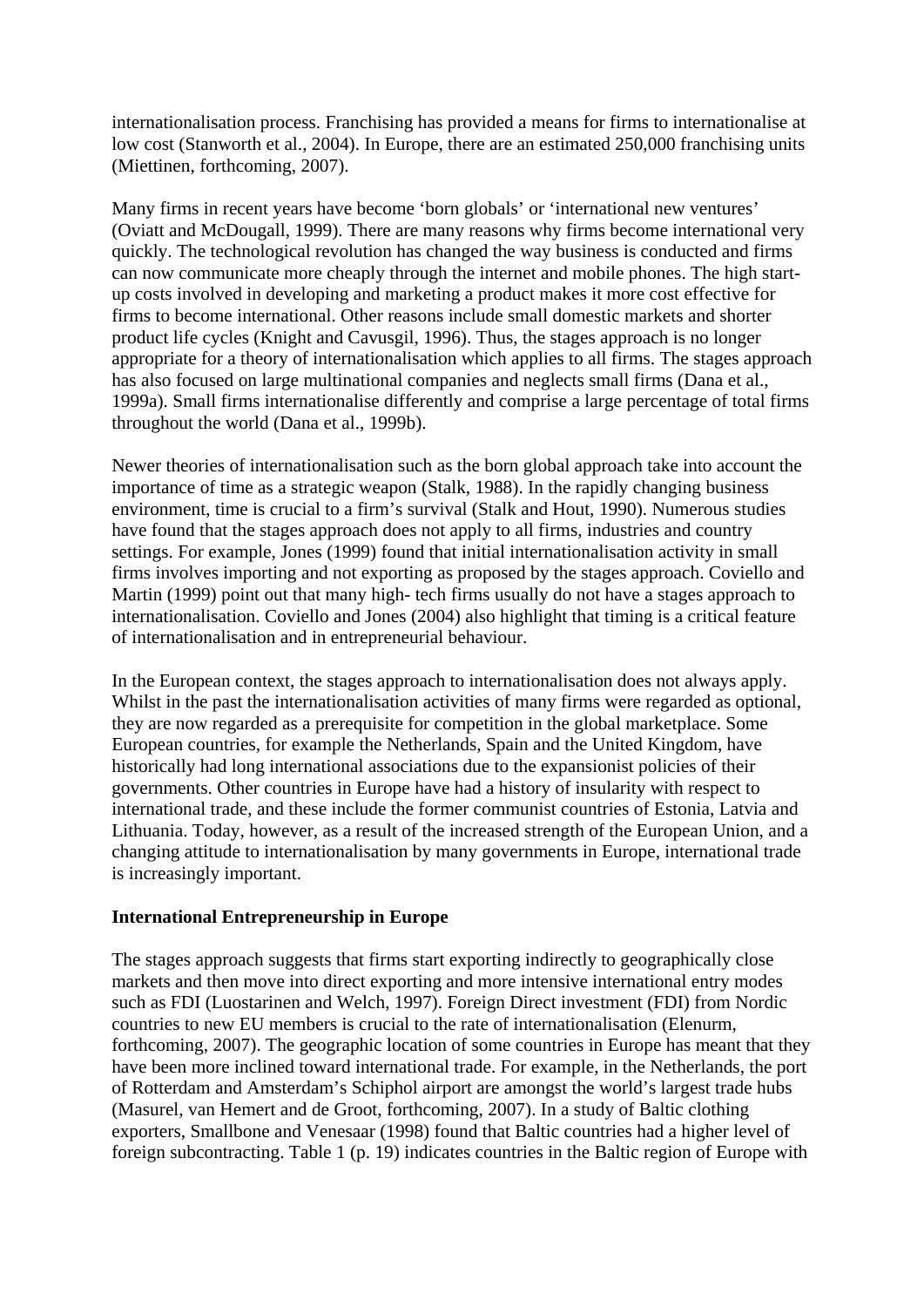the aim of examining their exporting behaviour. The countries differ according to size, export orientation and industry type.

Small and medium-sized enterprises (SMEs) comprise an important part of the European economy; they make up more than 99 per cent of all businesses (European Commission, 2004). Etemad and Wright (2003) argue that SMEs are more reactive than proactive to international market opportunities. The disparity between the number of SMEs existing in Europe and the number of SMEs that export, is shown in the current figures of internationalisation activity in Finnish SMEs. In Finland, SMEs comprise 99.7 per cent of all companies but only 14 per cent of these firms export (Miettinen, forthcoming, 2007).

Small firms are often at a disadvantage due to a lack of financial and managerial resources (Han, 2005). This means that for many small, young firms, it takes time before they feel comfortable in the international environment (Dana, 2005). Research suggests that larger and older firms are more likely to be international (Todorov and Kolarov, forthcoming, 2007). Many large firms have written internationalisation strategies (Mannio et al., 2003).

Large firms utilise their networks in order to create resource efficiencies (Butler and Hanson, 1991). However, small firms utilise both formal and informal networks in order to gain access to a new international market (Welter, Smallbone, Slonimski and Slonimska, forthcoming, 2007). In a study of Swedish biotechnology firms, Lofgren, Tolstoy, Sharma and Johanson (forthcoming, 2007) point out that network coordination can be used to facilitate the use of resources. Similarly, Elenurm (forthcoming, 2007) finds that small firms in Estonia learn from network relationships existing with other countries.

The government has an important role in facilitating and encouraging networking activities. The Government of Monaco encourages networking through its Economic Development Chamber, which organises events designed to link Monegasque firms with foreign companies (Spence, forthcoming, 2007). Through the Malta Crafts Council, the Maltese government encourages networks of cooperative competition which have been successful in the Maltese jewellery industry (Baldacchino, forthcoming, 2007).

In some European countries, like Sweden, large firms comprise a substantially higher

| Country | Population        | EU<br>Membership | <b>GDP</b><br>Composition by Export Partners<br>Sector |                                                  | <b>Import Partners</b>   |
|---------|-------------------|------------------|--------------------------------------------------------|--------------------------------------------------|--------------------------|
|         | Denmark 5,432,335 | Yes              | agriculture:                                           | Germany 18%,<br>Sweden                           | Germany 22.3%,<br>Sweden |
|         |                   |                  | 2.2%                                                   | 13.2%, UK 8.7%, US<br>5.8%, Netherlands<br>5.5%, | 13.5%,<br>Netherlands    |
|         |                   |                  | industry: 24%                                          |                                                  | 6.8%, UK 6.1%,           |
|         |                   |                  | services: 73.8% Norway 5.4%,                           |                                                  | France                   |
|         |                   |                  |                                                        | France 5%                                        | $4.5\%$ , Norway         |

Table 1 **Trade Composition of Baltic countries**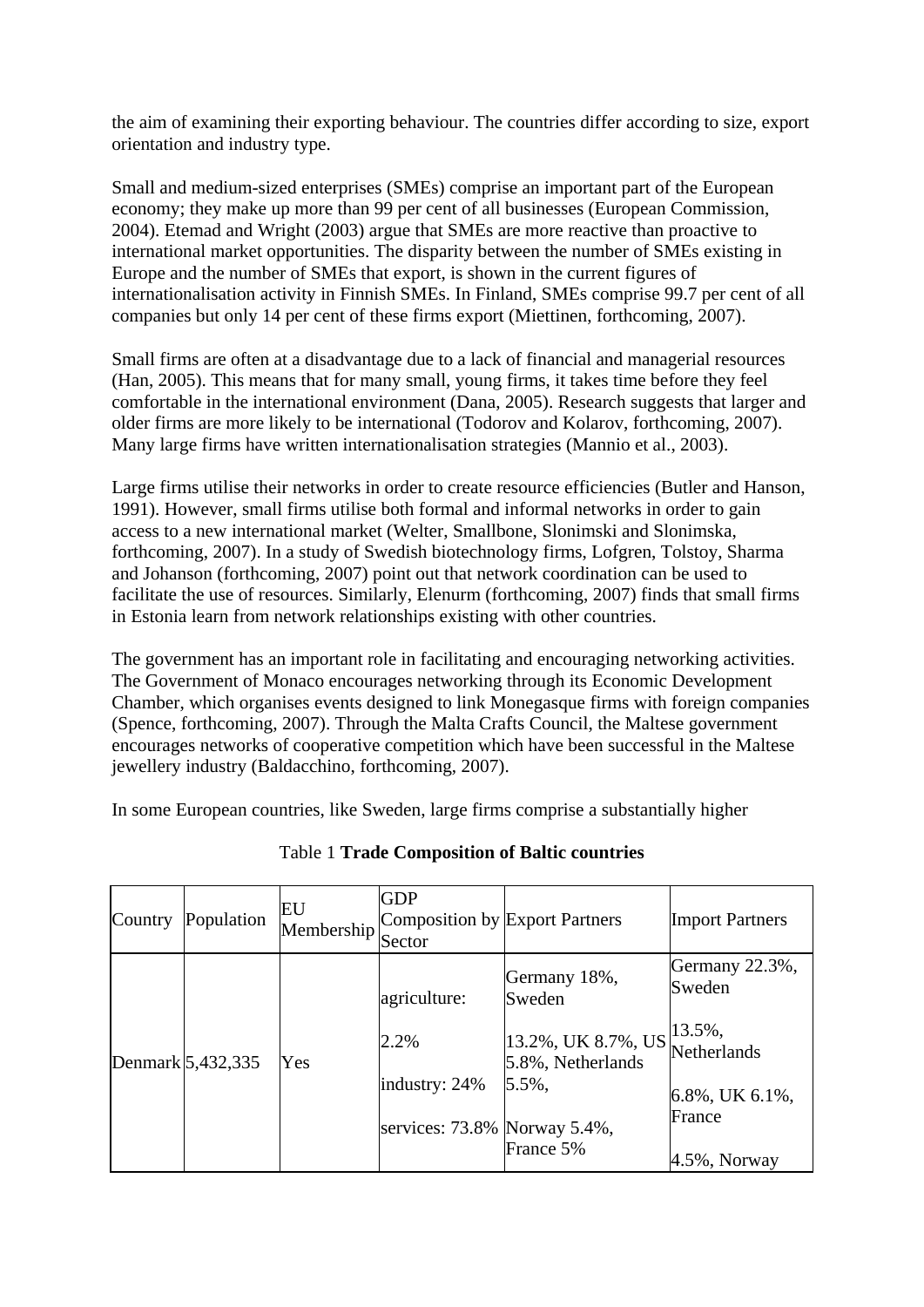|         |                                  |     |                                                                                   |                                                                                      | $4.5\%$ , Italy                                                                                              |
|---------|----------------------------------|-----|-----------------------------------------------------------------------------------|--------------------------------------------------------------------------------------|--------------------------------------------------------------------------------------------------------------|
|         |                                  |     |                                                                                   |                                                                                      | 4.1%, China 4%                                                                                               |
|         |                                  |     | agriculture:                                                                      | Finland 23.1%,<br>Sweden                                                             | Finland 22.1%,<br>Germany                                                                                    |
| Estonia | 1,332,893                        | Yes | 4.1%<br>services: 66.8% Lithuania 4.4%                                            | 15.3%, Germany<br>industry: 29.1% 8.4%, Latvia 7.9%,<br>Russia 5.7%,                 | 12.9%, Sweden<br>9.7%, Russia<br>9.2%, Lithuania<br>5.3%, Latvia 4.7%                                        |
| Finland | 5,223,442                        | Yes | agriculture:                                                                      | Sweden 11.1%,<br>Germany                                                             | Germany 16.2%,<br>Sweden                                                                                     |
|         |                                  |     | 3.1%                                                                              | 10.7%, Russia 8.9%,<br>UK                                                            | 14.3%, Russia<br>12.8%,<br>Netherlands 6.3%,                                                                 |
|         |                                  |     | industry: 30.4%<br>services: 66.5%                                                | 7%, US 6.4%,<br>Netherlands                                                          | Denmark 5.2%,<br>UK                                                                                          |
|         |                                  |     |                                                                                   | 5.1%                                                                                 | 4.6%, France<br>4.3%                                                                                         |
|         | Germany 82,431,390               | Yes | agriculture:<br>1.1%<br>industry: 28.6% Austria<br>services: 70.3% 5.4%, Spain 5% | France 10.3%, US<br>8.8%, UK 8.3%, Italy<br>7.2%, Netherlands<br>6.2%, Belgium 5.6%, | France 9%,<br>Netherlands<br>8.3%, US 7%,<br>Italy 6.1%, UK<br>5.9%, China 5.6%,<br>Belgium 4.9%,<br>Austria |
|         |                                  |     | agriculture:<br>4.1%                                                              | UK 12.8%, Germany<br>12%, Sweden 10%,                                                | 4.2%<br>Germany 13.9%,<br>Lithuania 12.2%,<br>Russia<br>8.7%, Estonia 7%,                                    |
| Latvia  | 2,290,237                        | Yes | industry: 26%                                                                     | Lithuania 9.1%,<br>Estonia<br>8%, Russia 6.4%,                                       | Finland 6.3%,<br>Sweden                                                                                      |
|         |                                  |     | services: 69.9%                                                                   | Denmark 5.4%                                                                         | $6.1\%$ , Poland<br>5.4%, Belarus<br>4.8%                                                                    |
|         | Lithuania <sup>[3,596,617]</sup> | Yes | agriculture:<br>5.7%                                                              | Germany 10.2%,<br>Latvia<br>10.2%, Russia 9.3%,                                      | Russia 23.1%,<br>Germany<br>16.7%, Poland                                                                    |
|         |                                  |     |                                                                                   | industry: 32.4% France 6.3%, UK<br>5.3%, Sweden 5.1%,                                | 7.7%, Netherlands<br>4%                                                                                      |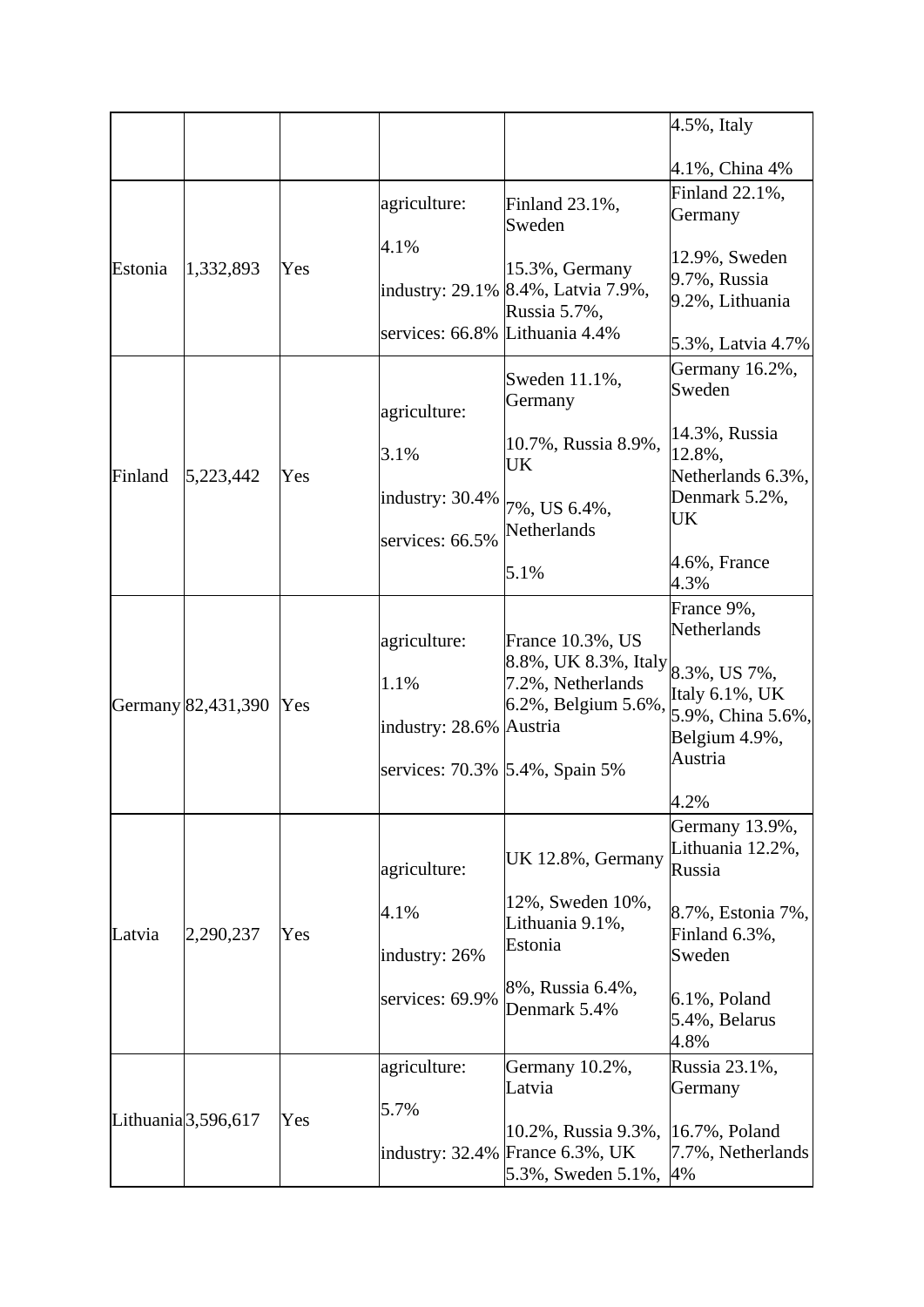|        |                           |     | services: 62%                  | Estonia 5%, Poland<br>4.8%, Netherlands |                                                  |
|--------|---------------------------|-----|--------------------------------|-----------------------------------------|--------------------------------------------------|
|        |                           |     |                                | 4.8%, Denmark<br>4.8%, US               |                                                  |
|        |                           |     |                                | 4.7%, Switzerland<br>4.6%               |                                                  |
|        |                           |     |                                |                                         | Sweden 15.7%,<br>Germany                         |
|        |                           |     | agriculture:                   | UK 22.3%, Germany                       | 13.6%, Denmark                                   |
| Norway | 4,593,041                 | No  | 2.2%                           | 12.9%, Netherlands                      | 7.3%, UK 6.5%,<br>China 5%, US                   |
|        |                           |     | industry: 37.2%                | 9.9%, France 9.6%,<br>US                | 4.9%, Netherlands                                |
|        |                           |     | services: 60.6%                | 8.4%, Sweden 6.7%                       | $4.4\%$ , France<br>4.3%,                        |
|        |                           |     |                                |                                         | Finland 4.1%                                     |
|        |                           |     | agriculture:                   | Germany 30%, Italy                      | Germany 24.4%,                                   |
|        |                           |     | 2.8%                           | 6.1%, France 6%,                        | Italy                                            |
| Poland | 38,635,144                | Yes | industry: 31.7% Republic 4.3%, | UK 5.4%, Czech<br>Netherlands 4.3%      | 7.9%, Russia<br>7.2%, France<br>6.7%, China 4.6% |
|        |                           |     | services: 65.5%                |                                         |                                                  |
|        |                           |     |                                | Netherlands 9.1%,<br>Germany 8%,        | Germany 15.3%,<br>Ukraine                        |
|        |                           |     |                                | Ukraine                                 | 8.8%, China 6.9%,<br>Japan                       |
|        |                           |     | agriculture: 5%                | 6.4%, Italy 6.2%,                       |                                                  |
| Russia | 143,420,309 <sub>No</sub> |     | industry: 35%<br>services: 60% | China                                   | 5.7%, Kazakhstan<br>5%, US                       |
|        |                           |     |                                | 6%, US 5%,                              |                                                  |
|        |                           |     |                                | Switzerland                             | 4.6%, Italy 4.6%,                                |
|        |                           |     |                                | 4.7%, Turkey 4.3%                       | France                                           |
|        |                           |     |                                |                                         | 4.4%                                             |
|        |                           |     |                                | US 10.7%, Germany                       | Germany 18.7%,                                   |
|        |                           |     | agriculture:                   | 10.2%, Norway<br>8.6%, UK 7.8%,         | Denmark 9.2%,<br>Norway                          |
|        |                           |     | 1.8%                           | Denmark 6.7%,                           |                                                  |
| Sweden | 9,001,774                 | Yes |                                | Finland                                 | 7.6%, UK 7.5%,                                   |
|        |                           |     | industry: 28.6%                |                                         | Netherlands 6.8%,                                |
|        |                           |     | services: 69.7%                | 5.7%, France 4.8%,<br>Netherlands 4.8%, | Finland 6.4%,<br>France                          |
|        |                           |     |                                | Belgium 4.5%                            |                                                  |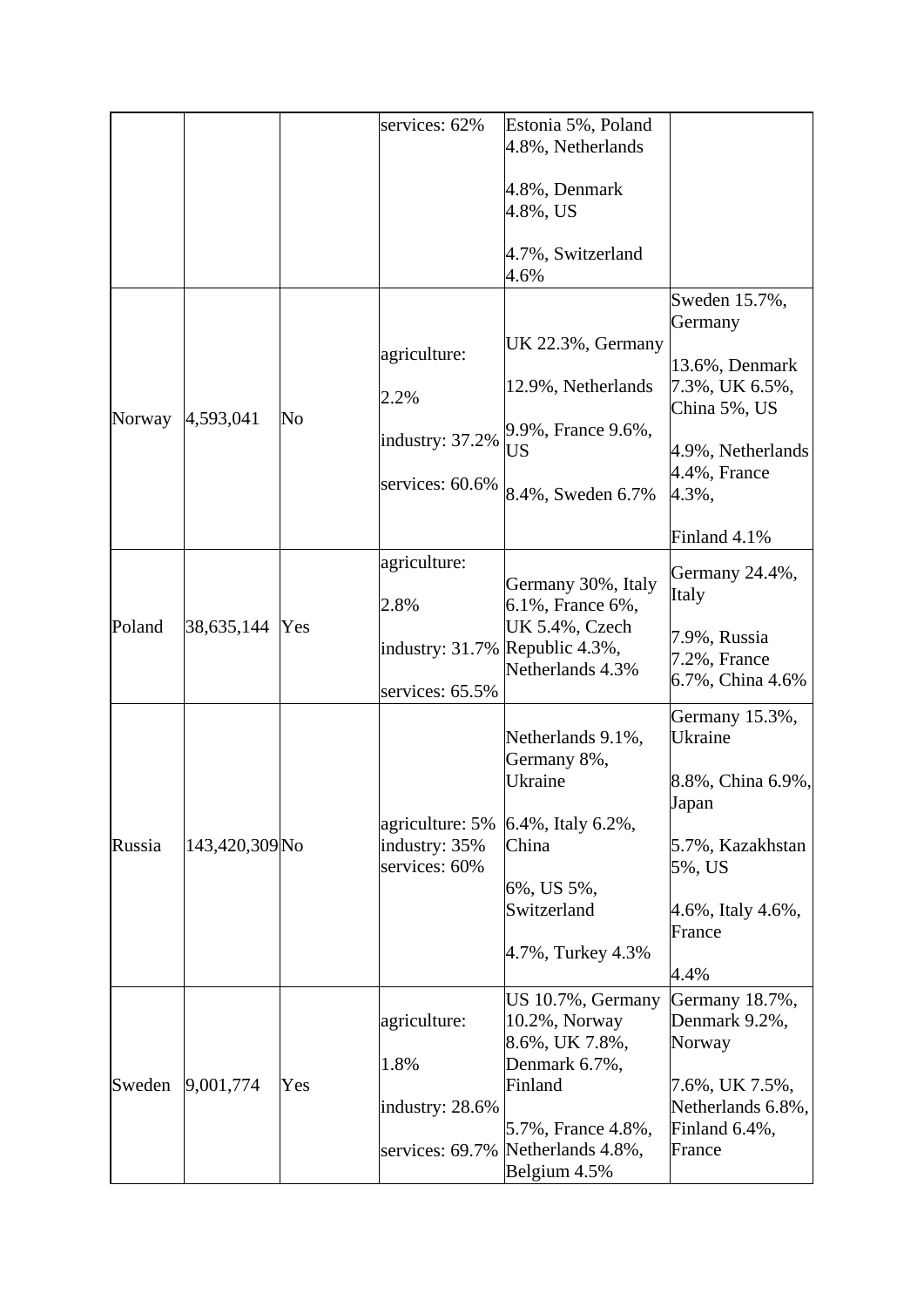|  |  | $5.5\%$ , Belgium |
|--|--|-------------------|
|  |  | 4%                |

Source: Adapted from statistics found on www.cia.gov/cia/publications/factbook

percentage of all businesses (Fletcher, 2004). Large firms often have centralised decisionmaking authorities which means that most key issues are decided at the firm headquarters. This is in contrast to many SMEs, which in most cases have decentralised decision making that is based on coordination between individuals in the firm. Thus, policy makers in Europe need to ensure that when making key policy initiatives, such as encouraging internationalisation, they take these different decision making mechanisms into account.

Large firms also have access to different sources of finance than do small firms. Often large firms are components of multinational organisations. This enables them to access a larger pool of financial resources (Dana et al., 1999a). Small firms that are family owned and operated are often financially supported by relatives, particularly in Russia. Hence, in order to help both large and small firms internationalise, policy makers need to examine how the firms finance themselves. Individual European governments could offer better tax incentives for SMEs when they borrow from family members, and give tax credits to large firms when the money is internally sourced. Thus, the first proposition is that:

## *The EU and individual European country governments need to distinguish their policies in order to account for the differences between large and small firms.*

The competitive nature of the market helps explain the internationalisation process of firms (Oviatt and McDougall, 1999). Competition in domestic markets helps firms to become more efficient because they must constantly improve their products and services. It is likely that the more competitive a firm's domestic market, the more likely that a firm will move into international markets. In a study of tourism firms in Ireland, Hegarty (forthcoming, 2007) finds that the highly competitive nature of the Irish tourism market means that these firms need to become international, as this is one of the fastest ways to develop their business. On the other hand, in a study of firms in the Ukraine, Goldmann, Slava, Makogon, Orekhova and Dubouskaya (forthcoming, 2007) point out that insufficient competition in the domestic market has meant that firms are not internationally active.

The Lisbon strategy seeks to make Europe the most competitive knowledge-based economy (European Commission, 2004). Some industries are more affected by international competition than others. Firms in the technology sector, for example, internationalise faster than firms in other industries because many of their products are in demand globally and they seek to lower the costs of research and development (McDougall, Shane and Oviatt, 2003). In a study of Spanish firms, Coduras, Cruz, de la Vega and Justo (forthcoming, 2007) find that firms in consumer-oriented, service and transformation industries export more than those in extractive industries.

As the competition in Europe becomes more intense, firms must achieve world class efficiency to compete both domestically and globally. Many small firms can enter the international market by piggybacking on larger firms or linking into the value chain network of a large firm. Hansabank of Estonia is an excellent example of value chain linking. Established in Estonia as the largest active banking institution in the Baltic region, it acquired the Russian bank OAO Kvest. It is largely owned by Swedbank of Sweden (Elenurm,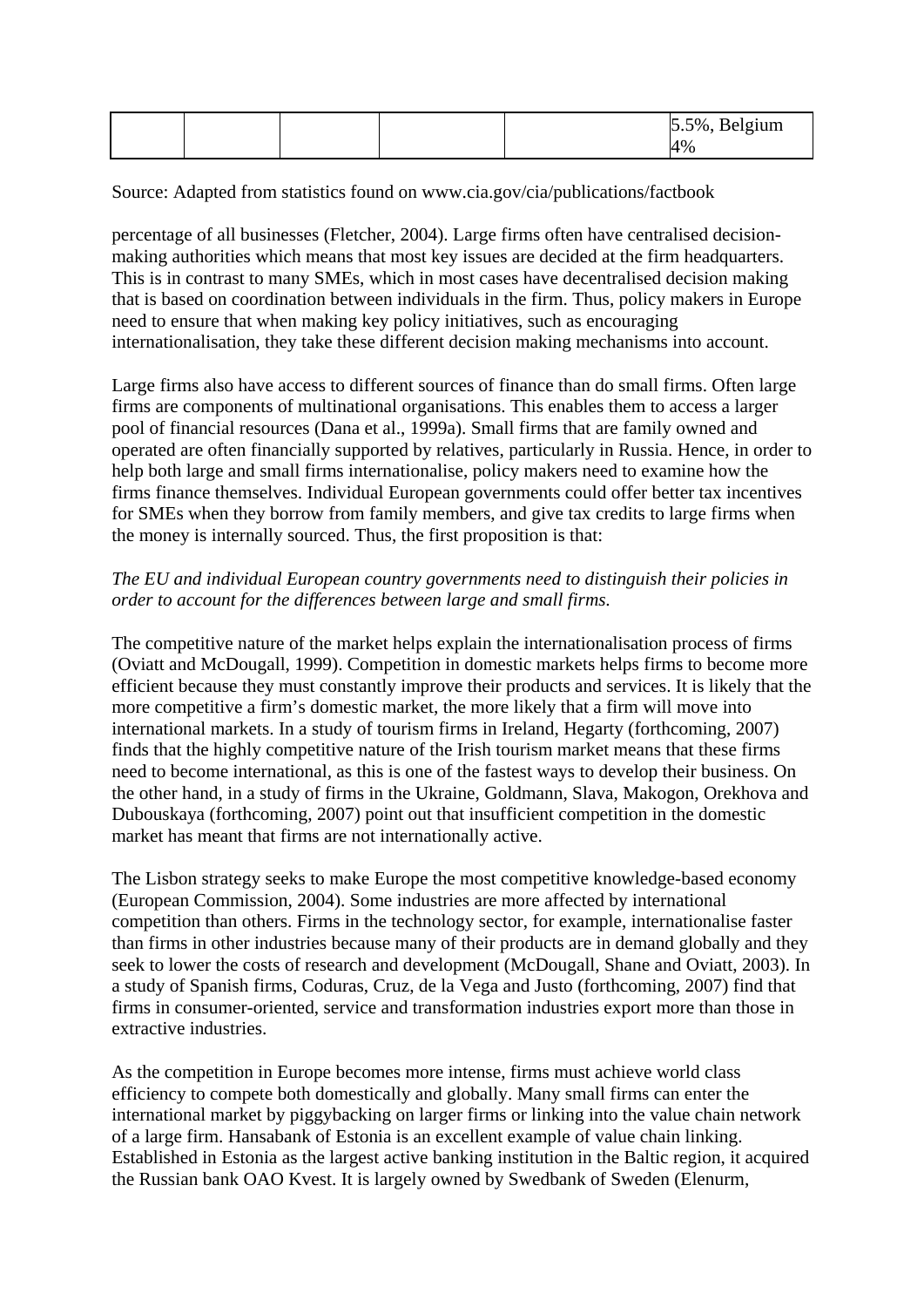forthcoming, 2007). In a study of Danish firms, Servais, Rasmussen, Nielsen, and Madsen (forthcoming, 2007) point out that the value chain is becoming increasingly important to firms internationalising their business activities.

Increasingly, technology is a key indicator of the competitive intensity of an industry (Almeida and Kogut, 1997). For example, knowledge intensive industries are encouraged in Europe as a way to access more value-added activities that increase Europe's overall economic growth. The biotechnology industry is an example of a highly competitive international industry that requires government funds for R and D to sustain the development of the industry. This has meant that governments of countries in Europe have been trying to foster biotechnology hubs that encourage networking activities between firms. In Germany, Munich has emerged as a biotech hub that focusses on harnessing competition within the biotechnology industry. Also, Sweden has the highest number of biotech companies per capita in the world, which represents an important industry concentration in the Baltic region. This leads to the second proposition which is that :

## *The competitive intensity of an industry should be taken into account when governments in Europe are evaluating international policy attitudes.*

Learning from experience is an important part of the internationalisation process (Johanson and Vahlne, 1990). The internationalisation process is experienced differently in every firm (Yip, Biscarri and Monti, 2000). Thus, learning can be influenced by experiential knowledge of the market, institutions and internationalisation (Eriksson, Johanson, Majkgard and Sharma, 1997). Firms need to invest in learning about their foreign markets by increasing their knowledge of the international market (Zahra, Hayton, Marcel and O'Neill, 2001).

Higher education levels have been found by Hegarty (forthcoming, 2007) to have a positive impact on the internationalisation process of firms. In a study of Spanish firms, Coduras et al., (forthcoming, 2007) find that levels of employee education are higher in exporting firms than non-exporting firms. Firms in southern Europe (Italy, Greece, Spain and Portugal) have been found to invest less in the development of competences such as education than Nordic and central European countries (Norway, Finland, Sweden, Liechtenstein and Austria) (European Commission, 2004).

European Union initiatives designed to facilitate international business include the establishment in 1987 of the European Information Centre, which provides information about doing business in Europe (Risteska and Daskalovski, forthcoming, 2007). The European Commission recently highlighted the importance of the internationalisation of European firms in its 'Green Paper for Entrepreneurship' (European Commission, 2004). Individual governments in Europe can financially encourage or discourage firms to internationalise. Melitz (2003) found that exporting firms have higher productivity rates than non-exporting firms; and Greenway (2004) shows that a more productive firm is more likely to export. In Monaco, the government provides refunds to firms if trade show revenues are less than trade show expenditures (Spence, forthcoming, 2007). In Estonia, the lack of government initiatives such as tax incentives actively discourages firms from becoming international (Elenurm, forthcoming, 2007). In Latvia, there is a lack of domestic funds to support the European Union structural funds given to firms in order to develop the international activities of their businesses (Volkova and Brige, forthcoming, 2007).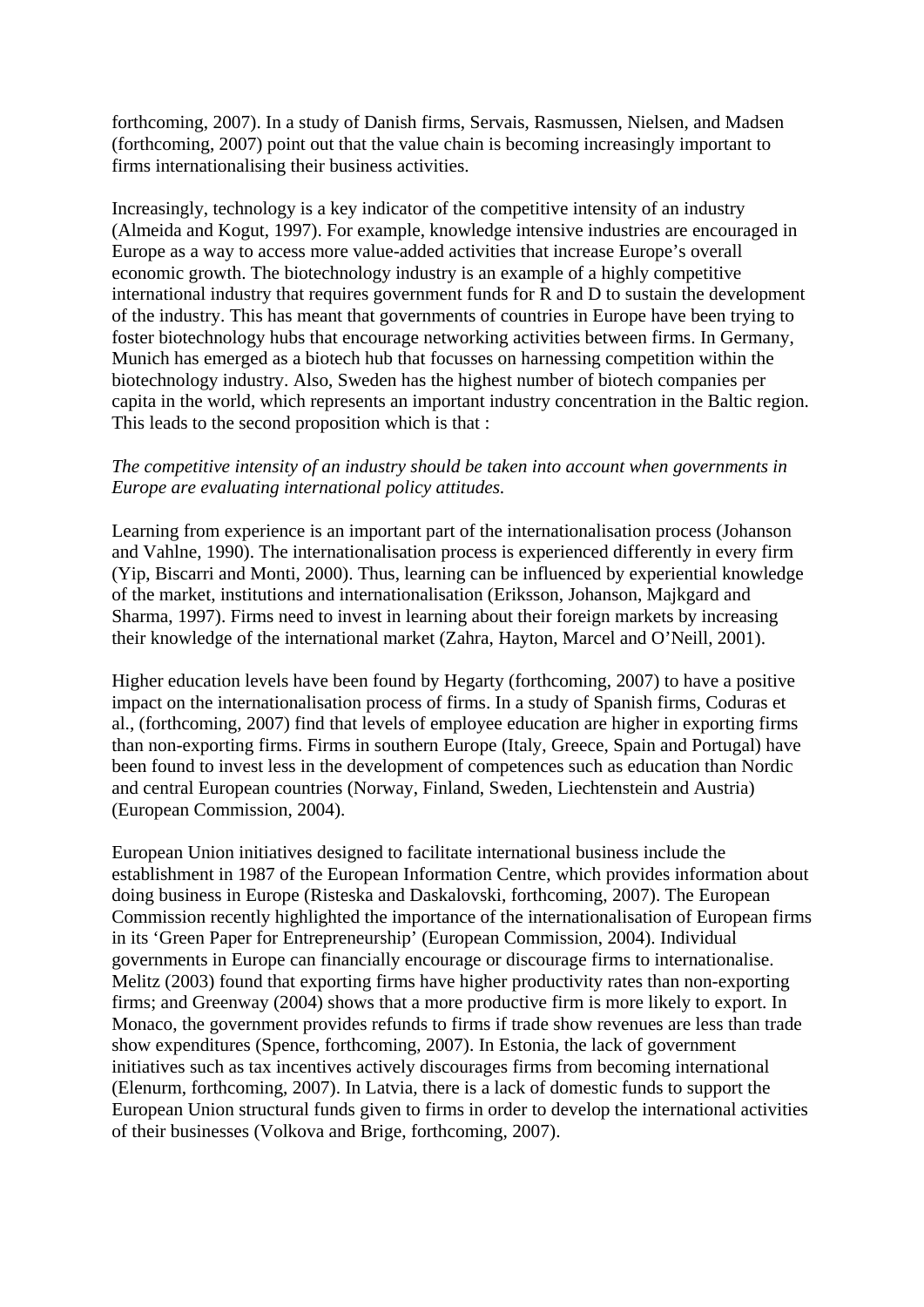Individual governments in Europe are encouraging internationalisation through policy initiatives such as 'Smart, Successful Scotland' and 'Program Pipe' in Spain (Danson, Helinska-Hughes, Hughes and Whittam, forthcoming, 2007; Coduras et al., forthcoming, 2007). These policies involve providing support, guidance and direction (Danson et al., forthcoming, 2007). In 2003 the Finnish government initiated the Entrepreneurship Policy Programme which is aimed at encouraging entrepreneurship. Legislation has also been passed in European countries with the aim of encouraging internationalisation activities. For example, the Hungarian government has passed the 'Act on SMEs' (full name being Act XCV of 1999 on Small and Medium Sized Enterprises and the Promotion of their Development) (Kallay and Lengyel, forthcoming, 2007).

The attitude toward exporting is changing in those European countries, such as Croatia and Slovenia, that are changing to a market economy. However, the legacy of large public sector firms that have had monopolies in their domestic market means that it takes time for the attitudes and willingness of the firms in these economies to internationalise. Many firms in transition economies are young compared to the older more established European economies; thus it may take some time for these firms to become involved in international activities. However, the increase in Foreign Direct Investment (FDI) in transition economies has helped firms to internationalise. In a study of Slovakian firms, Sikula and Hvozdikova (forthcoming, 2007) find that FDI benefits the entry of foreign firms into the Slovakian economy by encouraging investment which helps create the existence of sub-suppliers for large foreign investors in Slovakia. In Slovenia, manufacturing firms provide the basis for much outward FDI (Kalotay, 2004).

In transition economies, it can be difficult to estimate international activity because of deliberate understated export statistics by firms. For example, in a study of Ukrainian firms, Goldmann et al., (forthcoming, 2007) found that firms are reluctant to declare their real export rates because they fear reprisal from criminal networks and corruption in the local government. In many pre-communist economies, governments differentiated between domestic and foreign businesses (Elenurm, forthcoming, 2007). This discrimination provided little incentive for domestic firms to enter international markets.

Transition economies need to establish their market economy by setting up laws and regulations for business. Macedonia, which is a candidate for European Union membership, has begun the groundwork for a market economy. It has signed the 'Stabilisation and Accession Agreement' with the EU, which is designed to stabilise its economy by providing regulation and legal frameworks (Risteska and Daskalovski, forthcoming, 2007). In new European Union member countries such as Malta, researchers have argued that the population of the country has an effect on the internationalisation rate as well as the level of economic development. Baldacchino (forthcoming, 2007) states that Maltese firms have a lower internationalisation rate because of the relatively large size of the Maltese population as compared to similar sized islands that have a lower relative population size, such as the Scottish Isles.

New EU members from the Baltic States such as Latvia and Poland, have traditionally focussed more on labour intensive industries than the more developed economies in the Baltic area such as Denmark. Hence, in terms of international development these new EU members have only recently had to compete in the international market because, prior to their entry to the EU, there was not as strong a need to do so (Etemad and Wright, 2003). However, with the enlargement of the EU, transition economies in the Baltic area that were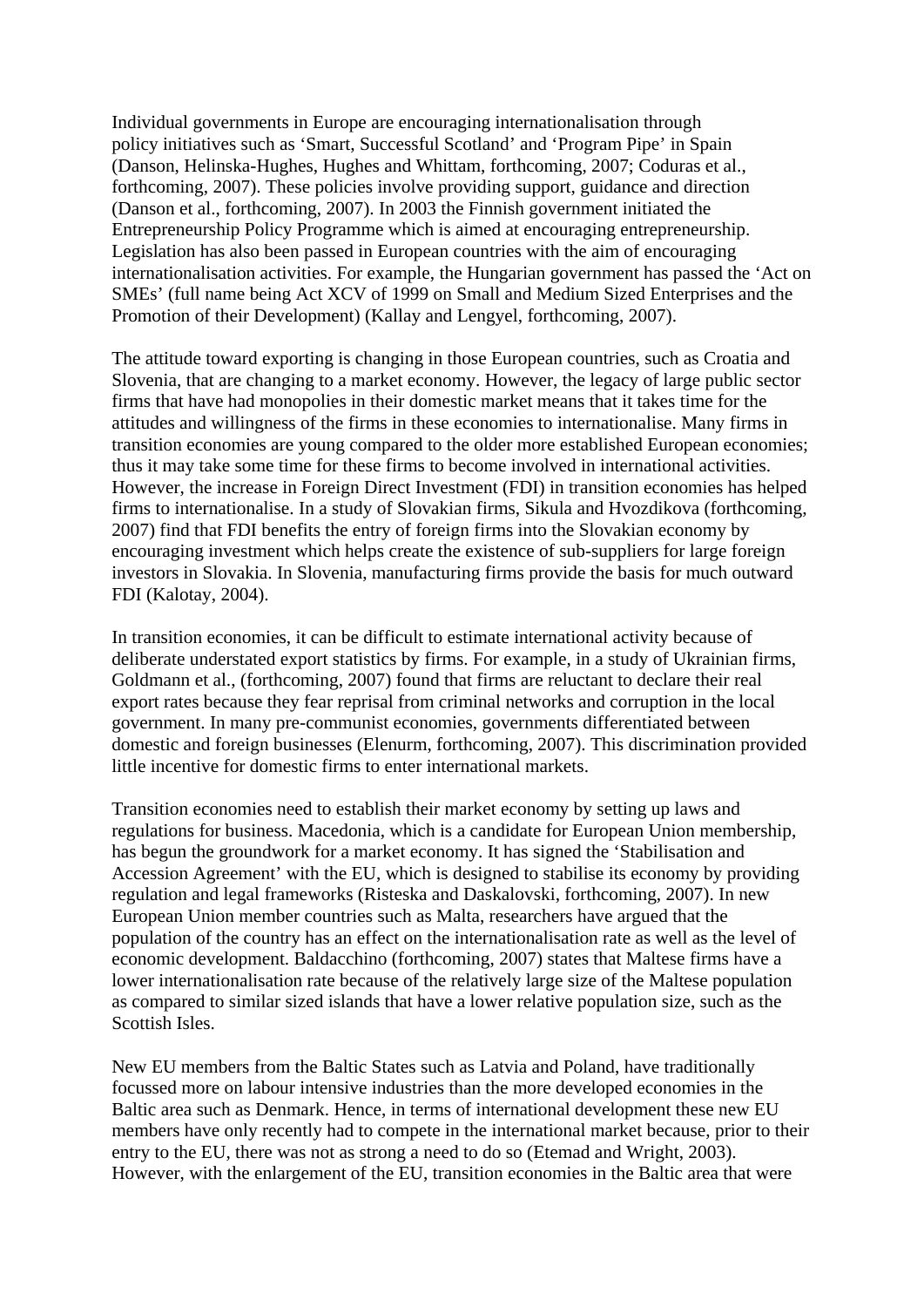previously communist controlled, such as Estonia, have now moved to a more market controlled economy and have had to compete in the international marketplace as a matter of survival. Thus, the third proposition is that:

*Transition economies in Europe will go through different stages of international development than developed economies in Europe.* 

#### **Implications and Suggestions for Future Research**

This paper has examined international entrepreneurship in Europe by focussing on the current policy initiatives used by individual European governments and the European Union and by developing three core propositions. As there is a big difference between the total number of SMEs existing in Europe and the number of SMEs that export, it is crucial to understand how international entrepreneurship can be fostered in these firms in Europe. The policy initiatives which promote networking and FDI were examined, highlighting the importance of government initiatives in facilitating the internationalisation of SMEs in Europe. Individual governments in Europe need to spend more money to make exporting an attractive option for firms. Incentives in the form of lower tax rates for firms involved in exporting should be used more widely, particularly in the Baltic States. The existing structural funds given to Baltic State countries by the EU can be used by local government authorities to invest more substantially in export industries.

Future research should examine the success of government policies in promoting international entrepreneurship. As the business environment becomes more globalised, it is crucial to the economic success of Europe that the rate of exporting activity increases. It is important to examine how SME business owners could be encouraged to internationalise and export more, particularly in transition economies such as those in the Baltic countries. Environmental factors existing within a country help explain export behaviour of firms (Littunen, Storhammar and Nenonen, 1998). The rise of China and India as global powerhouses means that firms in Europe need to compete on an equal footing with firms in these countries. Future research could compare the different policies used by governments in the Baltic States to see what can be done to positively influence export rates. Statistics on export markets from different Baltic States could be compared to see whether the introduction of government policies has affected internationalisation rates of firms. For managers of export orientated firms, examining the different export methods that have been used by other firms in Europe can help them to understand how to increase their export volume. Through government organised networks, managers of firms in different industries with different international experience rates could combine their knowledge in order to help each other in the international marketplace.

The different internationalisation strategies existing between SMEs and large firms suggest that more work on the role of corporate strategy in fostering internationalisation activities needs to be done. Firms often internationalise through serendipitous encounters rather than by following a well thought out process (Crick and Spence, 2005). The role of government policy in facilitating internationalisation strategy should be examined, as well as how SMEs could learn from successful international firms. The high level of internationalisation activity occurring in Ireland and Monaco could be utilised as case studies in order to investigate how government policy affects the internationalisation rates of SMEs. Future research should examine these case studies on a longitudinal basis rather than on a cross-sectional basis so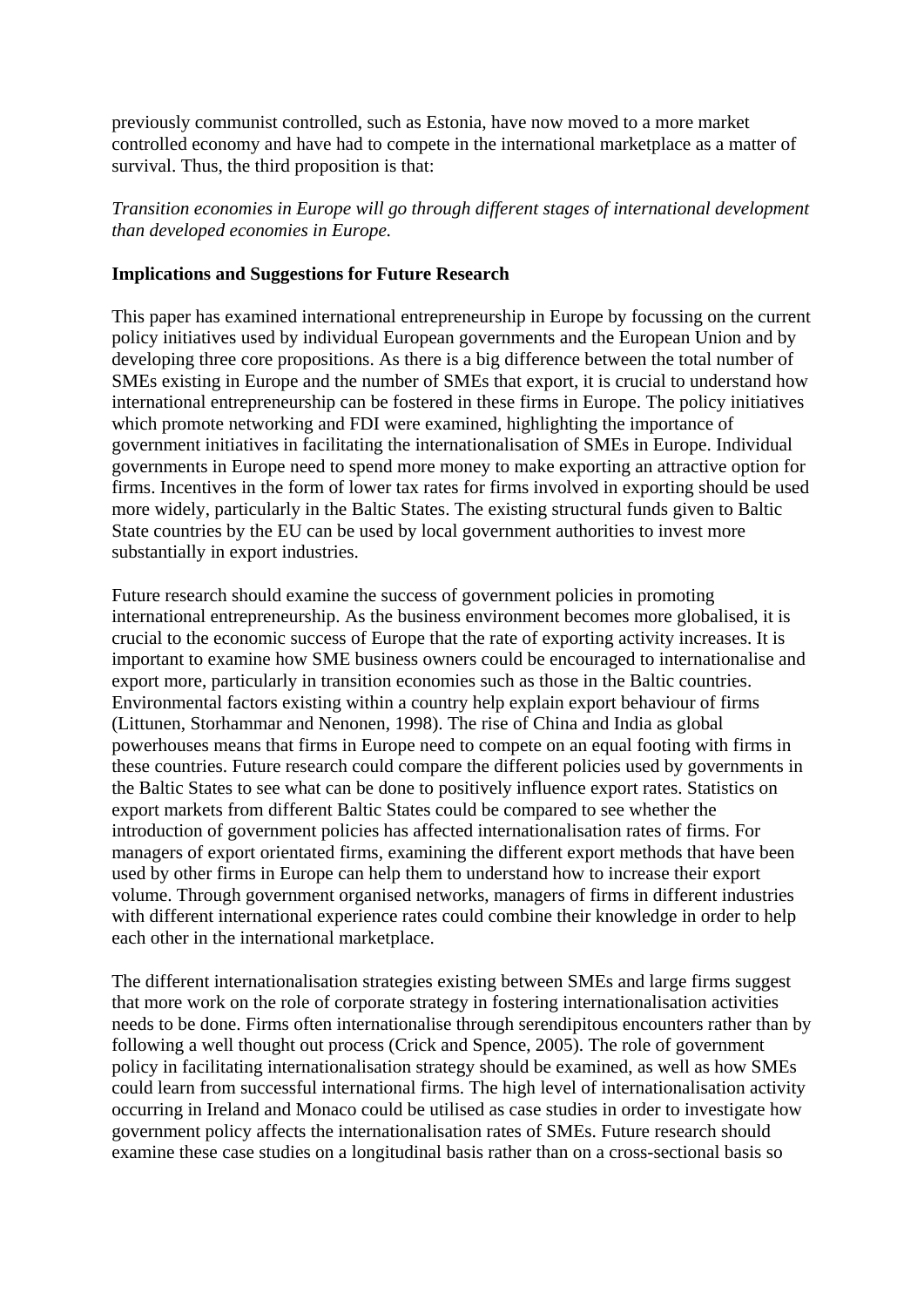that more information can be collected on the incentives used to promote the internationalisation of SMEs.

## **References**

Almeida, P. and Kogut, B. (1997), "The Exploration of Technological Diversity and the Geographic Localisation of Innovation", Small Business Economics, Vol. 9, pp. 21-31.

Baldacchino, G. (forthcoming, 2007), "The Internationalisation of SMEs in Malta", in Dana, L.P., Han, M., Ratten, V. and Welpe, I. (Eds.), A Theory of Internationalisation for European Entrepreneurship, Cheltenham: Edward Elgar.

Bartlett, C.A. and Ghoshal, S. (1989), Managing Across Borders: The Transnational Solution, Boston: Harvard Business School Press.

Bilkey, W.J. and Tesar, G. (1977), "The Export Behavior of Smaller Sized Wisconsin Manufacturing Firms", Journal of International Business Studies, Vol. 8, No. 1, pp. 93- 98.

Butler, J.E. and Hanson, G.S. (1991), "Network Evolution, Entrepreneurial Success and Regional Development", Entrepreneurship and Regional Development, Vol. 3, pp. 1-16.

Cavusgil, S.T. (1980), "On the Internationalisation Process of Firms", European Research, Vol. 8, pp. 273-281.

Cavusgil, S.T. (1984), "Differences Among Exporting Firms Based on their Degree of Internationalisation", Journal of Business Research, Vol. 12, No. 2, pp. 195-208.

Chetty, S. and Campbell-Hunt, C. (2003), "Explosive International Growth and Problems of Success Amongst Small to Medium-Sized Firms", International Small Business Journal, Vol. 21, No. 1, pp. 5-27.

Coduras, A., Cruz, C., de la Vega, I. and Justo, R. (forthcoming, 2007), "The Internationalisation of Small and Medium Firms in Spain", in Dana, L.P., Han, M., Ratten, V. and Welpe, I. (Eds.), A Theory of Internationalisation for European Entrepreneurship, Cheltenham: Edward Elgar.

Coviello, N.E. and Jones, M.V. (2004), "Methodological Issues in International Entrepreneurship Research", Journal of Business Venturing, Vol. 19, pp. 485-508.

Coviello, N.E. and Martin, K.A.M. (1999), "Internationalisation of Service SMEs: An Integrated Perspective from the Engineering Consulting Sector", Journal of International Marketing, Vol. 7, No. 4, pp. 42-66.

Crick, D. and Spence, M. (2005), "The Internationalisation of 'High Performing' UK High-Tech SMEs: A Study of Planned and Unplanned Strategies", International Business Review, Vol. 14, pp. 167-185.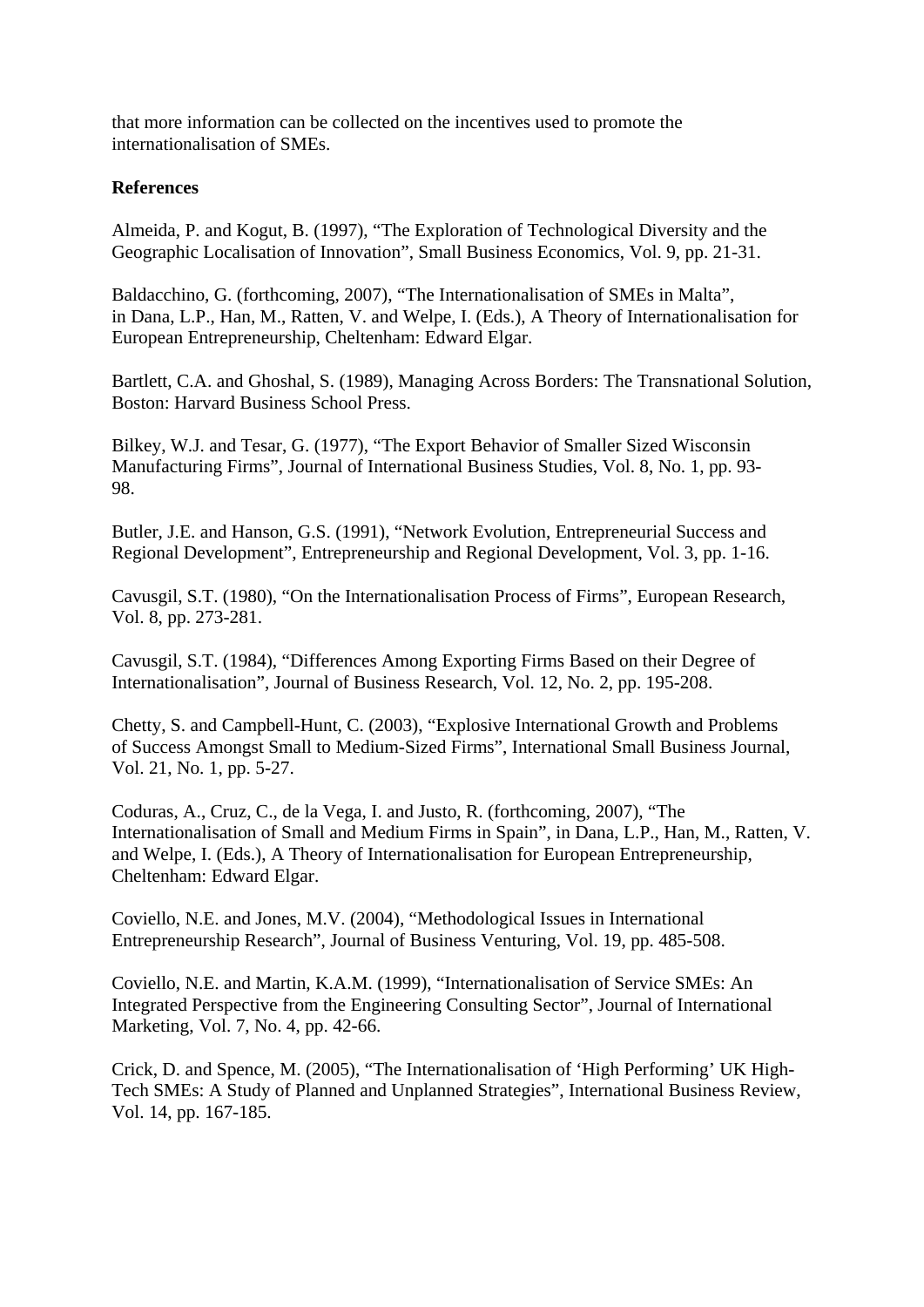Dana, L.P. (2005), When Economies Change Hands: A Survey of Entrepreneurship in the Emerging Markets of Europe from the Balkans to the Baltic States, Binghamton: Haworth Press.

Dana, L.P., Bajramovic, M.B. and Wright, R.W. (2005), "The New Paradigm of Multipolar Competition and its Implications for Entrepreneurship Research in Europe", in Fayolle, A., Kyro, P. and Ulijn, J. (Eds.), Entrepreneurship Research in Europe: Outcomes and Perspectives, Cheltenham: Edward Elgar, pp. 102-121.

Dana, L.P., Etemad, H. and Wright, R.W. (1999a), "The Impact of Globalisation on SMEs", Global Focus, Vol. 11, No. 4, pp. 93-105.

Dana, L.P., Etemad, H. and Wright, R.W. (1999b), "The Theoretical Foundations of International Entrepreneurship", in Wright, R.W. (Ed.), International Entrepreneurship: Globalisation of Emerging Businesses, Stamford, CN: JAI Press, pp. 3-22.

Danson, M., Helinska, E., Hughes, M. and Whittam, G. (forthcoming, 2007), "Supporting SMEs in Scotland: Strategies for Internationalisation", in Dana, L.P., Han, M., Ratten, V. and Welpe, I. (Eds.), A Theory of Internationalisation for European Entrepreneurship, Cheltenham: Edward Elgar.

Elenurm, T. (forthcoming, 2007), "Internationalisation Enterprises in Estonia", in Dana, L.P., Han, M., Ratten, V. and Welpe, I. (Eds.), A Theory of Internationalisation for European Entrepreneurship, Cheltenham: Edward Elgar.

Eriksson, K., Johanson, J., Majkgard, A. and Sharma, D. (1997), "Experiential Knowledge and Cost in the Internationalisation Process", Journal of International Business, Vol. 28, No. 2, pp. 1-25.

Etemad, H. and Wright, R.W. (2003), "Internationalisation of SMEs: Toward a New Paradigm", Small Business Economics, Vol. 20, pp. 1-4.

European Commission (2003), "Highlights from the 2003 Observatory", Observatory of European SMEs, No 8, Brussels: European Commission.

Europe a n Co mmission (2004), "Actio n Plan: The European Agenda for Entrepreneurship", COM 11.02.04 (2004), 70 Final, Brussels: European Commission.

Fayolle, A., Kyro, P. and Ulijn, J. (2005), "The Entrepreneurship Debate in Europe: A Matter of History and Culture?", in Fayolle, A., Kyro, P. and Ulijn, J. (Eds.), Entrepreneurship Research in Europe: Outcomes and Perspectives, Cheltenham: Edward Elgar, pp. 1-35.

Fletcher, D. (2004), "International Entrepreneurship and the Small Business", Entrepreneurship and Regional Development, Vol. 16, pp. 289-305.

Geursen, G. and Dana, L.P. (2001), "International Entrepreneurship: The Concept of Intellectual Internationalisation", Journal of Enterprising Culture, Vol. 9, No. 3, pp. 331-352.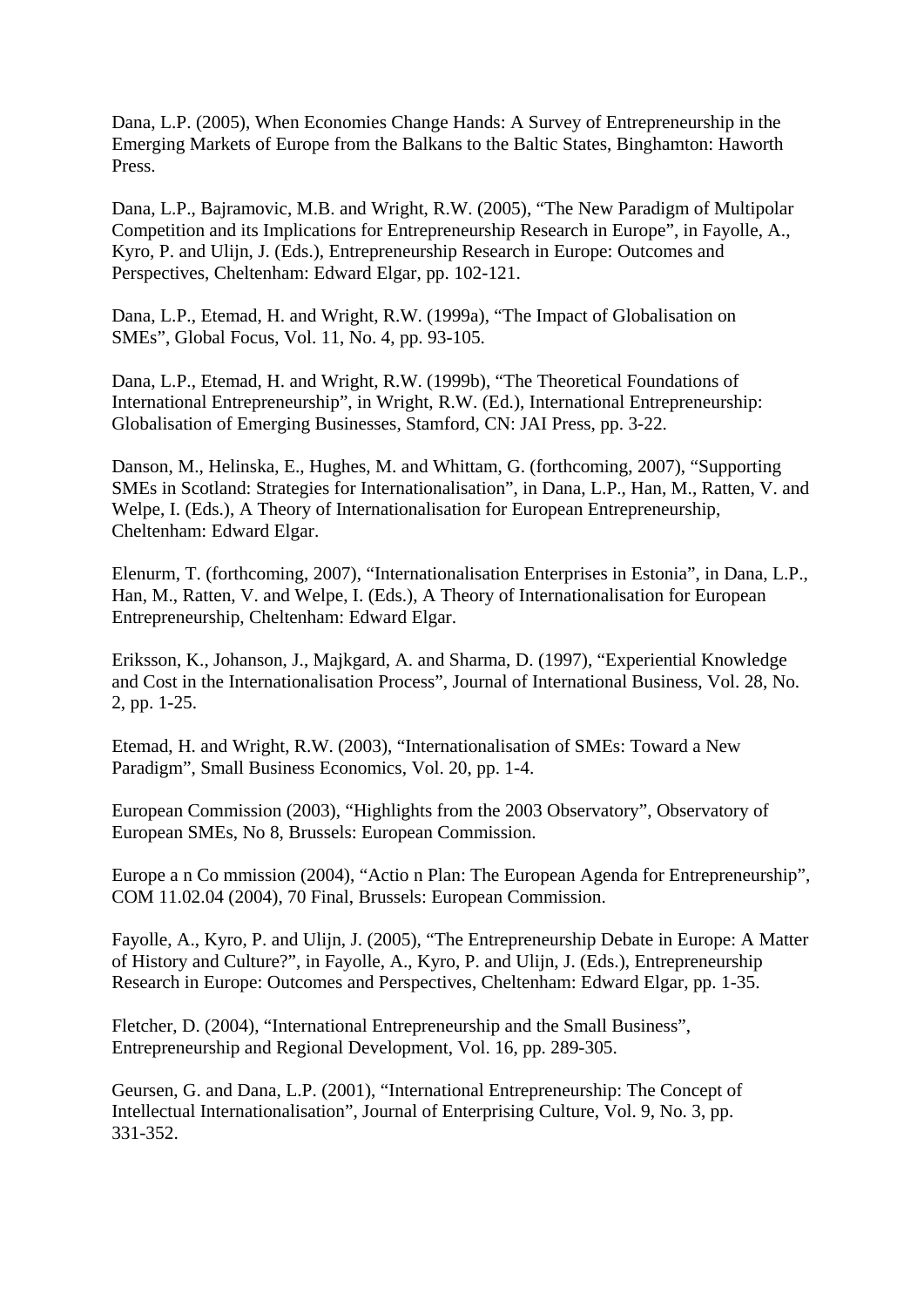Goldmann, N., Slava, S., Makogon, Y., Orekhova, T. and Dubouskaya, A. (forthcoming, 2007), "Internationalisation of SMEs in Ukraine", in Dana, L.P., Han, M., Ratten, V. and Welpe, I. (Eds.), A Theory of Internationalisation for European Entrepreneurship, Cheltenham: Edward Elgar.

Greenway, D. (2004), "The Assessment: Firm-Level Adjustment to Globalisation", Oxford Review of Economic Policy, Vol. 20, No. 3, pp. 335-340.

Han, M. (2005), "Building Social Capital as Startup Internationalisation Strategies: A Conceptual Model", European Academy of Management Conference (EURAM), Munich, Germany.

Hegarty, C. (forthcoming, 2007), "Irish Perspectives of International Entrepreneurship", in Dana, L.P., Han, M., Ratten, V. and Welpe, I. (Eds.), A Theory of Internationalisation for European Entrepreneurship, Cheltenham: Edward Elgar.

Johanson, J. and Vahlne, J.E. (1977), "The Internationalisation Process of the Firm  $-A$ Model of Knowledge Development and Increasing Foreign Market Commitments", Journal of International Business Studies, Vol. 8, No. 1, pp. 23-32.

Johanson, J. and Vahlne, J.E. (1990), "The Mechanism of Internationalisation", International Marketing Review, Vol. 7, No. 4, pp. 11-24.

Johanson, J. and Wiedersheim, P.F. (1975), "The Internationalisation of the Firm: Four Swedish Cases", Journal of International Management Studies, Vol. 12, No. 3, pp. 36-64.

Jones, M.V. (1999), "Patterns, Processes, Decisions: The Internationalisation of Small UK High Technology Firms", Journal of International Marketing, Vol. 7, No. 4, pp. 15-41.

Kallay, L. and Lengyel, I. (forthcoming, 2007), "Internationalisation of Hungarian SMEs", in Dana, L.P., Han, M., Ratten, V. and Welpe, I. (Eds.), A Theory of Internationalisation for European Entrepreneurship, Cheltenham: Edward Elgar.

Kalotay, K. (2004), "Later Riser TNC: Outward FDI from Central and Eastern Europe. New Europe 2004", Visions and Strategies for Wider Europe, 27-28 August, Turku, Finland, Published Conference Proceedings.

Knight, G. and Cavusgil, S.T. (1996), "The Born Global Firm," in Cavusgil, S.T. and Masden, T.D. (Eds.), Advances in International Marketing, Vol. 8, Greenwich, CT: JAI.

Leonidou, L.C., Barnes, B.R. and Talias, M.A. (2006), "Exporter-Importer Relationship Quality: The Inhibiting Role of Uncertainty, Distance, and Conflict", Industrial Marketing Management, Vol. 35, pp. 576-588.

Leonidou, L.C. and Theodosiou, M. (2004), "The Export Marketing Information System: An Integration of the Extant Knowledge", Journal of World Business, Vol. 39, pp. 12-36.

Levitt, T. (1983), "The Globalisation of Markets", Harvard Business Review, May-June, pp. 92-102.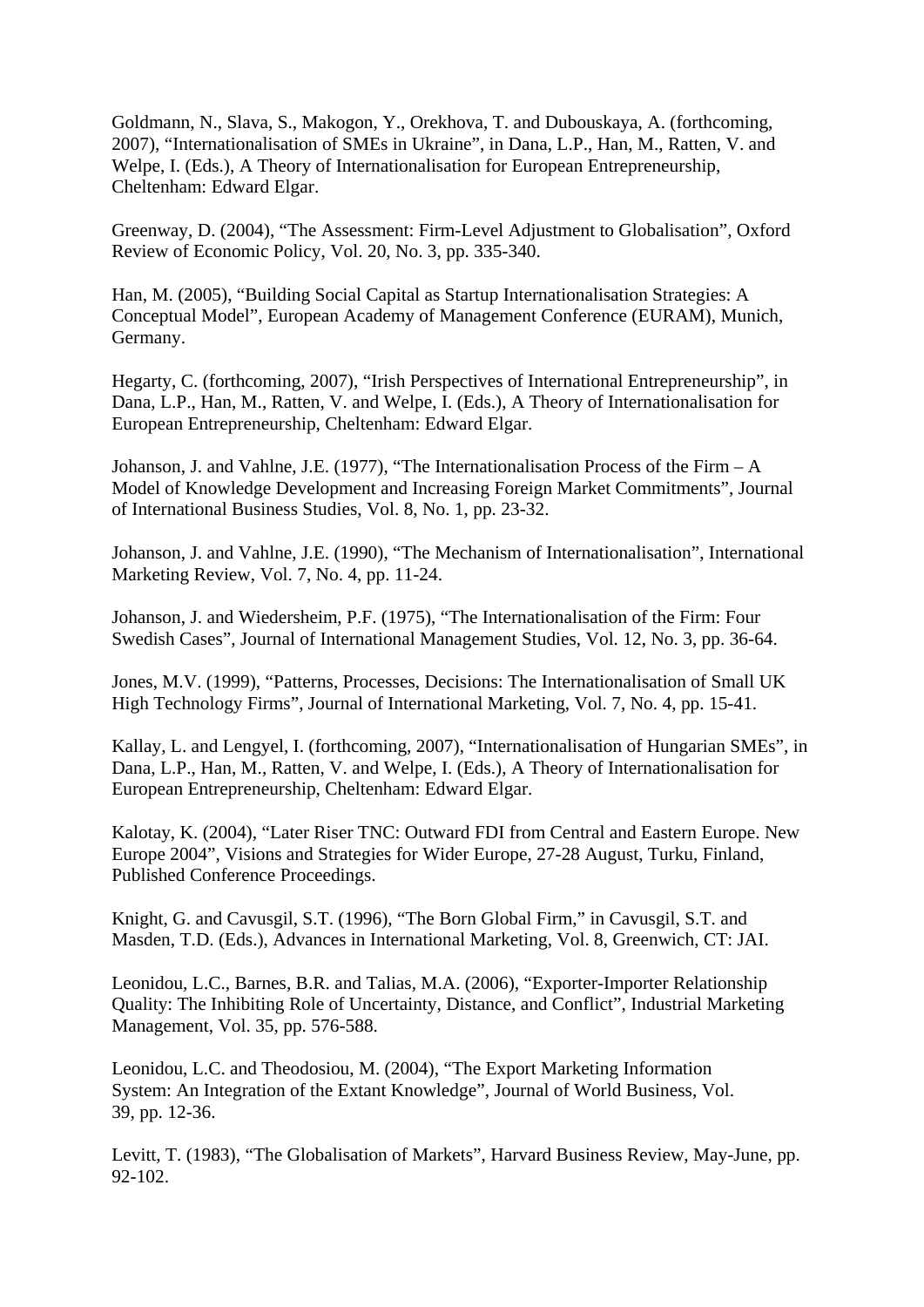Littunen, H., Storhammar, E. and Nenonen, T. (1998), "The Survival of Firms over the Critical First 3 Years and the Local Environment", Entrepreneurship and Regional Development, Vol. 10, pp. 189-202.

Lofgren, A., Tolstoy, D., Sharma, D. and Johanson, J. (forthcoming, 2007), "Network Coordination as a Key to External Resources: A Study of Internationalising Biotech SME", in Dana, L.P., Han, M., Ratten, V. and Welpe, I. (Eds.), A Theory of Internationalisation for European Entrepreneurship, Cheltenham: Edward Elgar.

Luostarinen, R. and Welch, L. (1997), International Business Operations, Helsinki: Finland.

McDougall, P.P. and Oviatt, B.M. (2000), "International Entrepreneurship: The Intersection of Two Research Paths", Academy of Management Journal, Vol. 43, No. 5, pp. 902-906.

McDougall, P.P, Shane, S. and Oviatt, B.M. (2003), "Explaining the Formation of International New Ventures: The Limits of Theories from International Business Research", Journal of Business Venturing, Vol. 9, No. 6, pp. 469-487.

Mannio, P., Vaara, E. and Yla-Anttila, P. (2003), Our Path Abroad: Exploring Post-War Internationalisation of Finnish Corporations, Taloustieto Oy: Helsinki.

Masurel, E. van Hemert, P. and de Groot, P. (2006), "Internationalisation of Dutch SMEs", in Dana, L.P., Han, M., Ratten, V. and Welpe, I. (Eds.), A Theory of Internationalisation for European Entrepreneurship, Cheltenham: Edward Elgar.

Miettinen, A. (forthcoming, 2007), "Internationalisation of SMEs: Case Finland", in Dana, L.P., Han, M., Ratten, V. and Welpe, I. (Eds.), A Theory of Internationalisation for European Entrepreneurship, Cheltenham: Edward Elgar.

Melin, L. (1992), "Internationalisation as a Strategy Process", Strategic Management Journal, Vol. 13, pp. 99-118.

Melitz, M. (2003), "The Impact of Trade on Intra-industry Reallocations and Aggregate Industry Productivity", Econometrica, Vol. 71, pp. 1695-1725.

Newbould, G.D., Buckley, P.J. and Thurwell, J.C. (1978), Going International - The Experience of Smaller Companies Overseas, New York: John Wiley and Sons.

O'Gorman, C. and Kautonen, M. (2004), "Politics to Promote New Knowledge-Intensive Industrial Agglomerations", Entrepreneurship and Regional Development, Vol. 16, pp. 459-479.

Ohmae, K. (1990), The Borderless World. New York: Harper Collins Books.

Oviatt, B.M. and McDougall, P.P. (1999), "A Framework for Understanding Accelerated International Entrepreneurship", in Wright, R.W. (Ed.), International Entrepreneurship: Globalisation of Emerging Businesses, Stamford, CN: JAI Press, pp. 23-40.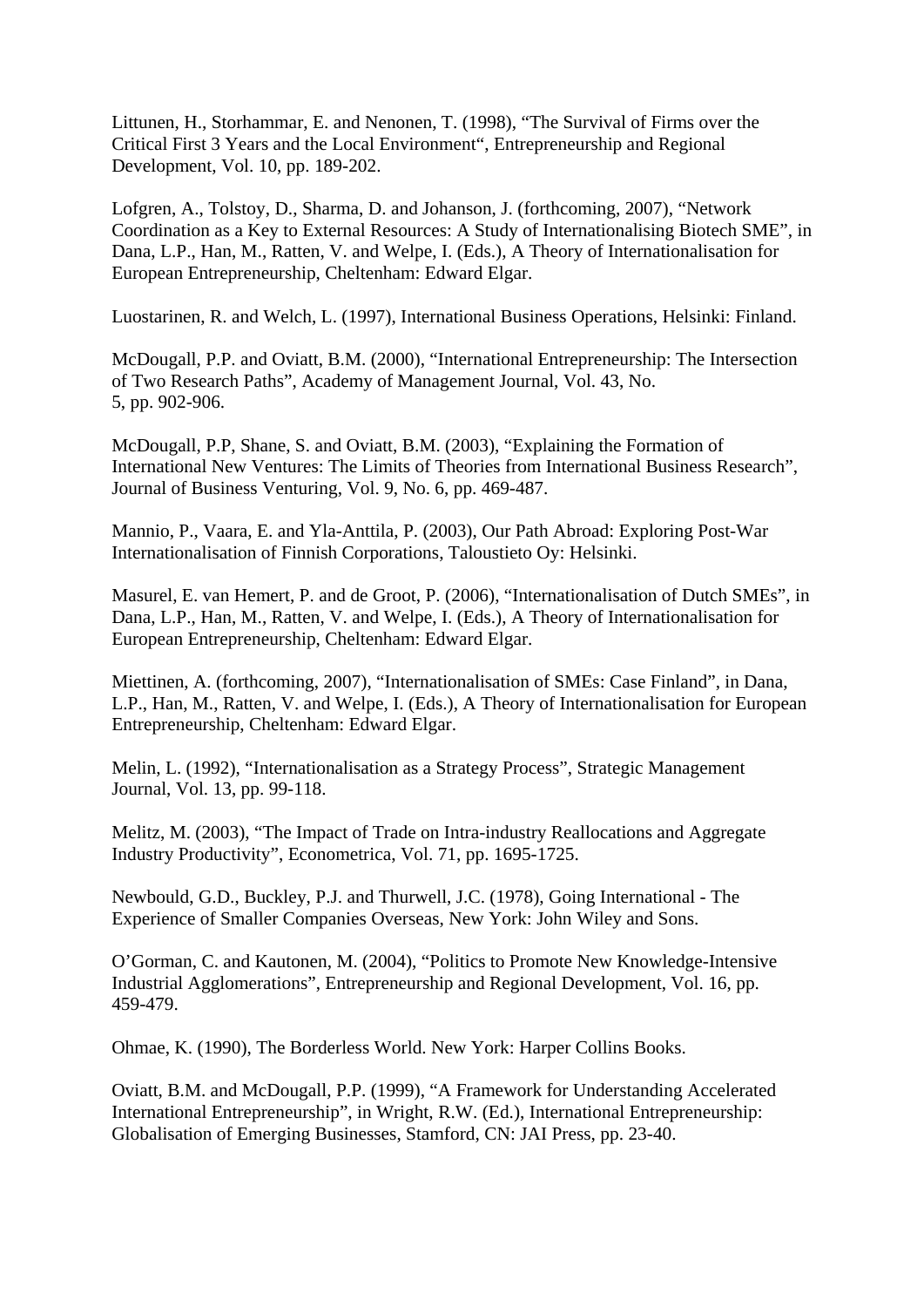Reynolds, P.D. (2000), "Netherlands Nascents: Entrepreneurship in Northern Europe", in "Netherlands, Opportunities and Threats to Nascent Entrepreneurship", EIM Business and Policy Research, pp. 33-52.

Risteska, M. and Daskalovski, Z. (forthcoming, 2007), "Internalisation of SMEs: The Case of Macedonia", in Dana, L.P., Han, M., Ratten, V. and Welpe, I. (Eds.), A Theory of Internationalisation for European Entrepreneurship, Cheltenham: Edward Elgar.

Servais, P., Rasmussen, E., Nielsen, B., Madsen, T. K. (forthcoming, 2007), "Internationalisation of Danish SMEs", in Dana, L.P., Han, M., Ratten, V. and Welpe, I. (Eds.), A Theory of Internationalisation for European Entrepreneurship, Cheltenham: Edward Elgar.

Sikula, M. and Hvozdikova, V. (forthcoming, 2007), "Internationalisation of SMEs in the Slovak Economy", in Dana, L.P., Han, M., Ratten, V. and Welpe, I. (Eds.), A Theory of Internationalisation for European Entrepreneurship, Cheltenham: Edward Elgar.

Smallbone, D. and Venesaar, U. (1998), "Internationalisation Processes and SME Development in the Baltic States: Some Recent Evidence and Key Policy Issues", 5th Nordic-Baltic Conference in Regional Science, Estonian Institute of Future Studies, University of Tartu.

Spence, M. (forthcoming, 2007), "Monaco's Forgotten Glitter: Industrial SMEs and their Worldwide Appeal", in Dana, L.P., Han, M., Ratten, V. and Welpe, I. (Eds.), A Theory of Internationalisation for European Entrepreneurship, Cheltenham: Edward Elgar.

Stalk, G. (1988), "Time – The Next Source of Competitive Advantage", Harvard Business Review, July-August, pp. 41-51.

Stalk, G., and Hout, T.M. (1990), Competing Against Time, New York: Free Press.

Stanworth, J., Stanworth, C., Watson, A., Purdy, D. and Healeas, S. (2004), "Franchising as a Small Business Growth Strategy. A Resource-Based View of Organisational Development", International Small Business Journal, Vol. 22, No. 6, pp. 539-559.

Todorov, K. and Kolarov, K. (forthcoming, 2007), "Internationalisation of Bulgarian SMEs", in Dana, L.P., Han, M., Ratten, V. and Welpe, I. (Eds.), A Theory of Internationalisation for European Entrepreneurship, Cheltenham: Edward Elgar.

Volkova, T. and Brige, A. (forthcoming, 2007), "Analysis of Environment for Small and Medium Size Enterprises of Latvia for further Internationalisation Development", in Dana, L.P., Han, M., Ratten, V. and Welpe, I. (Eds.), A Theory of Internationalisation for European Entrepreneurship, Cheltenham: Edward Elgar.

Welter, F., Smallbone, D., Slonimski A. and Slonimska, M. (forthcoming, 2007), "Internationalisation of SMEs in Belarus", in Dana, L.P., Han, M., Ratten, V. and Welpe, I. (Eds.), A Theory of Internationalisation for European Entrepreneurship , Cheltenham: Edward Elgar.